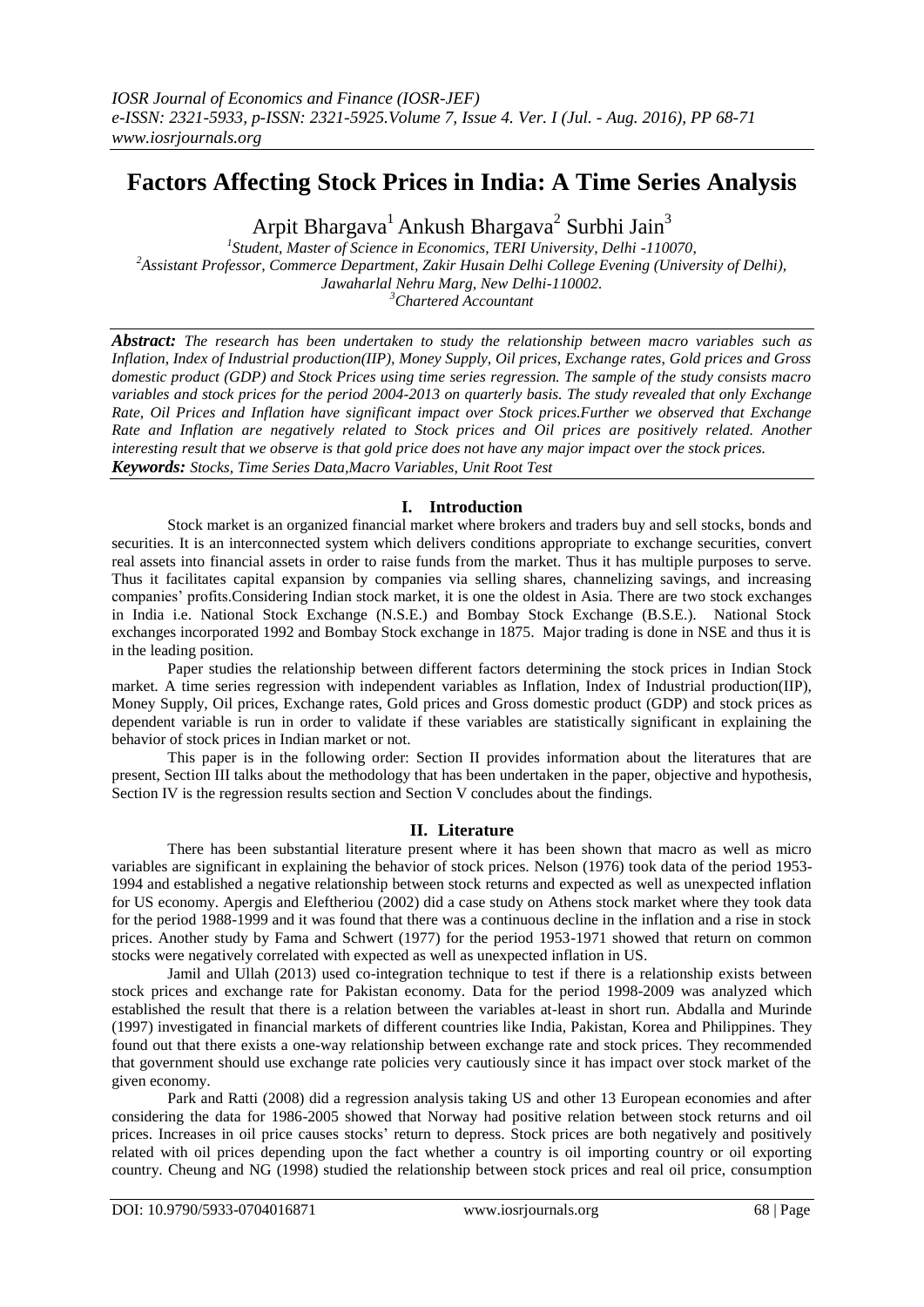expenditure, money supply and GNP across different countries using Johansen co-integration technique and established the result that there is an association between these variables and stock prices.

Chen, Roll and Ross (1986) tested the risk and reward in stock market associated with six major variables i.e. short term and long term interest rates, inflation, high-low grade bonds and industrial production. It was found that these variables significantly explained the stock markets returns. Mukherjee and Naka (1995) studies Japanese stock returns and macroeconomic variables using VECM (vector error correction model). It was found that stock market was co-integrated with the six dependent variables.

Homa and Jaffee (1971) showed econometrically that there is significant systematic association between stock market and money supply. Rudolph (1972) used weekly data and established a noticeable result of the relationship between money supply and stock prices (SP) where SP included 500 poor and standard stock indexes.

Al-Sharkas(2004) studied relationship between stock prices and macro-economic variables including money supply for the period of 1998-2008. According to the results, Turkish Stock prices was positively associated with foreign transactions and inversely related to interest rates. Mock (1993) verified that there was a unidirectional causality between interest rates and closing stock prices using ARIMA approach and Granger Causality tests.

### **III. Methodology**

Hypothesis: To test whether IIP, WPI, GDP, Money supply, Exchange rate, Oil prices and Gold Prices can explain changes in Stock prices or not i.e.

 $H0: IIP= WPI= GDP= Money$  supply= Exchange rate= Oil prices = Gold Prices = 0

H1: At-least one of the variables  $\neq 0$ 

Data on variables has been collected from RBI, MOSPI and NSE India for the period 2004-2013 on quarterly basis. A time series simple linear regression is run where dependent variable is stock price (Nifty500 Index) and independent variables are IIP (Index of Industrial production with 2004-05 base year), WPI (Whole Sale Price Index with 2004-05 base year), GDP (Gross Domestic Product at factor cost at constant price 2004- 05), Money supply (M1), Exchange rate (₹/\$), Oil Prices(\$/Barrel) and Gold Prices(\$/troy ounce).Initial regression model is as follows

Stock prices =  $\beta_0 + \beta_1$  IIP +  $\beta_2$  WPI +  $\beta_3$  GDP +  $\beta_4$  Money Supply +  $\beta_5$  ExchangeRate +  $\beta_6$  Oil Prices +  $\beta_7$ Gold prices +  $\varepsilon_i$ 

The main purpose of the study is to test whether the variables that are found significant in the literature, also holds true forIndian Stock Marketor not i.e. if there exists a causal relationship between dependent and independent variables or not?

### **IV. Findings**

Basic assumption before starting any time series regression model is stationary assumption. Stationarity means that joint probability distribution does not change with time period. In other words, we can think of it as variables' properties like mean variance, autocorrelation etc. do not change with the shift in time period. We checked for stationarity using Phillips Perron test and we found that exchange rate, oil prices and gold prices are not stationary. Thus we used first differencing method and converted these variables into stationary variables. New regression model is as follows

Stock prices =  $\beta_0 + \beta_1$  IIP +  $\beta_2$  WPI +  $\beta_3$  GDP +  $\beta_4$  Money Supply +  $\beta_5\Delta$  Exchange Rate  $\beta_6\Delta$  Oil Prices +  $\beta_7\Delta$ Gold prices +  $\varepsilon_i$ 

Before regressing over the variables we look at the summary statistics (Table 1).

| Variables                                   | Mean     | <b>Standard Deviation</b> | Min         | Max      |  |  |
|---------------------------------------------|----------|---------------------------|-------------|----------|--|--|
| Nifty $(\% )$                               | 3.586543 | 12.67355                  | $-32.07958$ | 42.5605  |  |  |
| HP(%)                                       | 1.814259 | 4.953656                  | $-9.883257$ | 8.758004 |  |  |
| WPI $(%)$                                   | 6.62087  | 2.555559                  | .5442643    | 11.01536 |  |  |
| GDP(%)                                      | 1.999713 | 6.220622                  | $-7.663677$ | 13.80635 |  |  |
| Money $(\%)$                                | 3.328172 | 2.672309                  | $-1.323493$ | 9.064741 |  |  |
| $\Delta$ Exchange( $\overline{\xi}$ / $\$ ) | .5197143 | 2.031672                  | $-2.97$     | 6.18     |  |  |
| $\triangle$ Oil Prices (\$/Barrel)          | 1.295429 | 13.69928                  | $-59.14$    | 25.98    |  |  |
| $\Delta$ Gold Prices (\$/troy ounce)        | 24.71714 | 81.10029                  | $-214.12$   | 195.34   |  |  |
|                                             |          |                           |             |          |  |  |

**Table 1**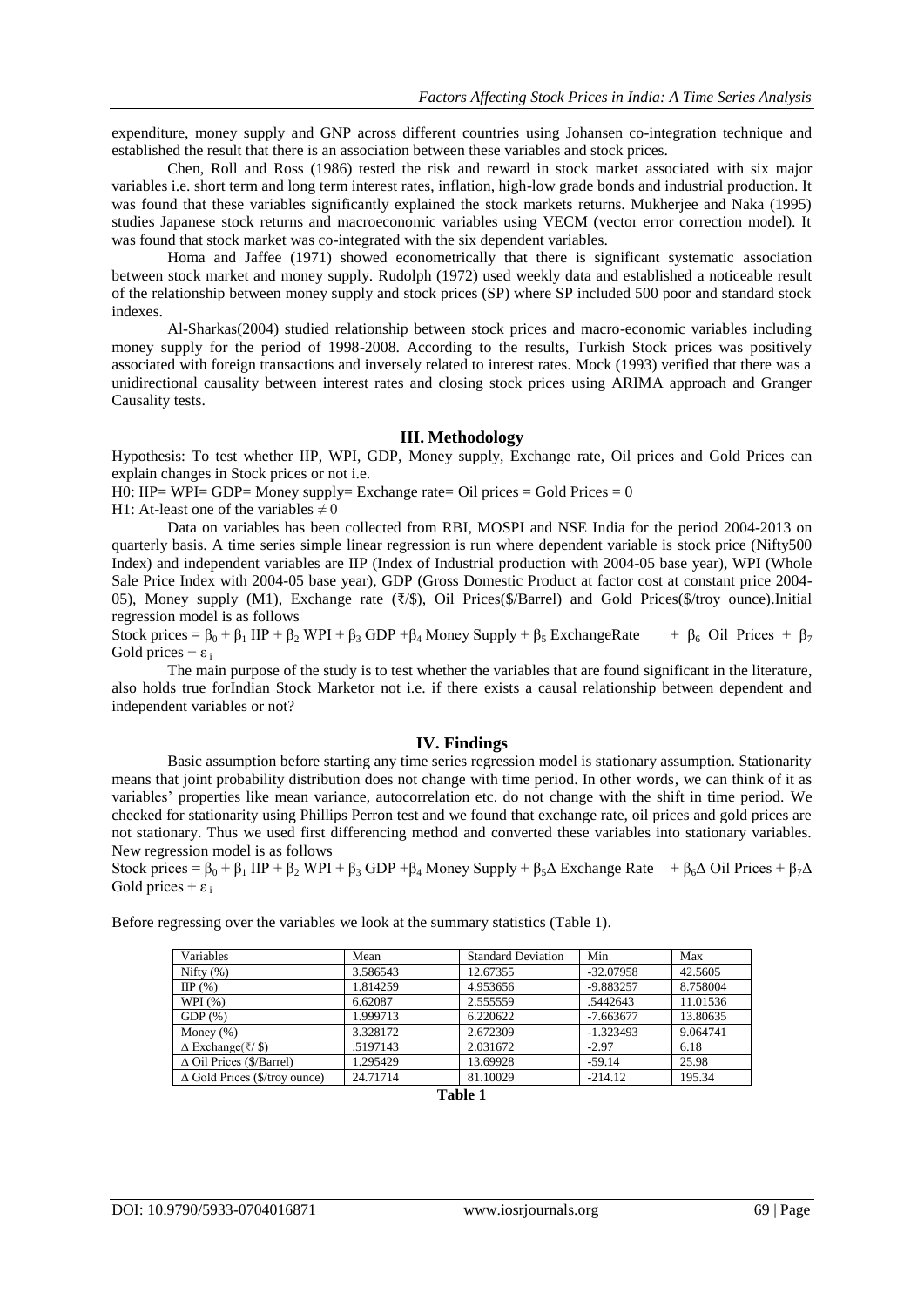|                                                       | Nifty $(\%)$ | HP(%)     | Gold Prices<br>$\Lambda$ | Money     | Exchange<br>Δ | $\triangle$ Oil Prices | WPI $(%)$ | <b>GDP</b> |
|-------------------------------------------------------|--------------|-----------|--------------------------|-----------|---------------|------------------------|-----------|------------|
|                                                       |              |           | (\$/troy ounce)          | $(\% )$   | $(/$ \$)      | (S/Barrel)             |           | (% )       |
| Nifty $(\% )$                                         |              |           |                          |           |               |                        |           |            |
| HP(%)                                                 | 0.2097       |           |                          |           |               |                        |           |            |
| WPI $(% )$                                            | $-0.6553$    | $-0.1481$ |                          |           |               |                        |           |            |
| $GDP(\%)$                                             | 0.1128       | 0.7225    | $-0.0544$                |           |               |                        |           |            |
| Money $(\%)$                                          | 0.2674       | 0.3696    | $-0.2949$                | 0.1649    |               |                        |           |            |
| $\Delta$ Exchange( $\overline{\zeta}/\overline{\S}$ ) | $-0.5977$    | $-0.3231$ | 0.2722                   | $-0.0866$ | $-0.2896$     |                        |           |            |
| Prices<br>Oil<br>$\Lambda$                            | 0.5023       | 0.0642    | $-0.2407$                | $-0.2411$ | 0.1181        | $-0.3504$              |           |            |
| (S/Barrel)                                            |              |           |                          |           |               |                        |           |            |
| Gold Prices<br>$\Lambda$                              | 0.2162       | 0.2317    | $-0.0028$                | 0.1815    | 0.1436        | $-0.4702$              | 0.1414    |            |
| $($$ /troy ounce)                                     |              |           |                          |           |               |                        |           |            |

Next step is to check about the associations between these variables. This is represented in the correlation matrix given in table 2.

#### **Table 2**

The above correlation matrix suggests that three variables namely WPI, ΔExchange Rate and ΔOil Prices provide good explanation for changes in stock prices (NIFTY). ΔGold prices, money supply and IIP have moderate correlation with NIFTY. Current GDP has weak correlation with NIFTY. Thus we can suspect that WPI, Δ Oil prices and ΔExchange rate could have a significant impact over NIFTY. Initial regression is run using all the variables mentioned in the study. We start eliminating insignificant variablesand again regression is run with remaining exogenous variables considering the fact that there is no causal relationship exists between the eliminated variables and other independent variables. This step wise elimination of variables in given in table 3. Results show that only three variables explain stock prices at 5% significance level. These variables are Δ Exchange rate, Δ Oil Prices and WPI.

|               | HP(%) | Gold<br>Λ        | Prices | Money $(\% )$ | $\triangle$ Exchange | $\triangle$ Oil Prices | WPI $(%)$ | $GDP(\%)$ |
|---------------|-------|------------------|--------|---------------|----------------------|------------------------|-----------|-----------|
|               |       | $($/troy$ ounce) |        |               | (₹/\$)               | (S/Barrel)             |           |           |
| Nifty $(\%)$  |       |                  |        |               |                      |                        |           |           |
| Nifty $(\%)$  |       |                  |        |               |                      |                        |           |           |
| Nifty $(\%)$  |       |                  |        |               |                      |                        |           |           |
| Nifty $(\%)$  |       |                  |        |               |                      |                        |           |           |
| Nifty $(\% )$ |       |                  |        |               |                      |                        |           |           |
| Table 3       |       |                  |        |               |                      |                        |           |           |

Regression results (table 4) show that changes in exchange rate is negatively related to stock prices. For example, an increasingcurrency depreciation would cause larger fall in stock prices. Similar sign is attached with country's inflation with stock prices i.e. more inflation a country is experiencing; more will be the tendency of stock prices to fall. Oil prices are positively impacting the stock prices in India.

| nifty               | Coefficients | <b>Standard Error</b> |         | P > t |  |
|---------------------|--------------|-----------------------|---------|-------|--|
| $\Delta$ Exchange   | $-2.37363$   | 0.623549              | $-3.81$ | 0.002 |  |
| $\wedge$ Oil Prices | 0.236582     | 0.116198              | 2.04    | 0.030 |  |
| WPI                 | $-2.45762$   | 0.609099              | $-4.03$ | 0.000 |  |
| Intercept           | 20.98613     | 4.626595              | 4.54    | 0.000 |  |
| Table 4             |              |                       |         |       |  |

All beta coefficients in the final regression model are significant at 5% significance level. As joint Ftest is considered i.e. 21.33 (Table 5), it is also significant at 1 % significance level. Coefficient of determination is 67.37% (Table 5) which means there is good causal relationship exists between these variables.

| Source   | SS       | -d.f. | MS       |
|----------|----------|-------|----------|
| Model    | 3782.209 |       | 1260.736 |
| Residual | 1831.899 |       | 59.09351 |
| Total    | 5614.108 | 34    | 165.1208 |

## **Table 5**

| No.of observations        |   | 35     |
|---------------------------|---|--------|
| F(3, 31)                  |   | 21.33  |
| Probability>F             |   | 0.000  |
| R-squared                 |   | 0.6737 |
| <b>Adjusted R-squared</b> |   | 0.6421 |
| Root MSE                  |   | 7.6872 |
| $-$<br>__                 | - |        |